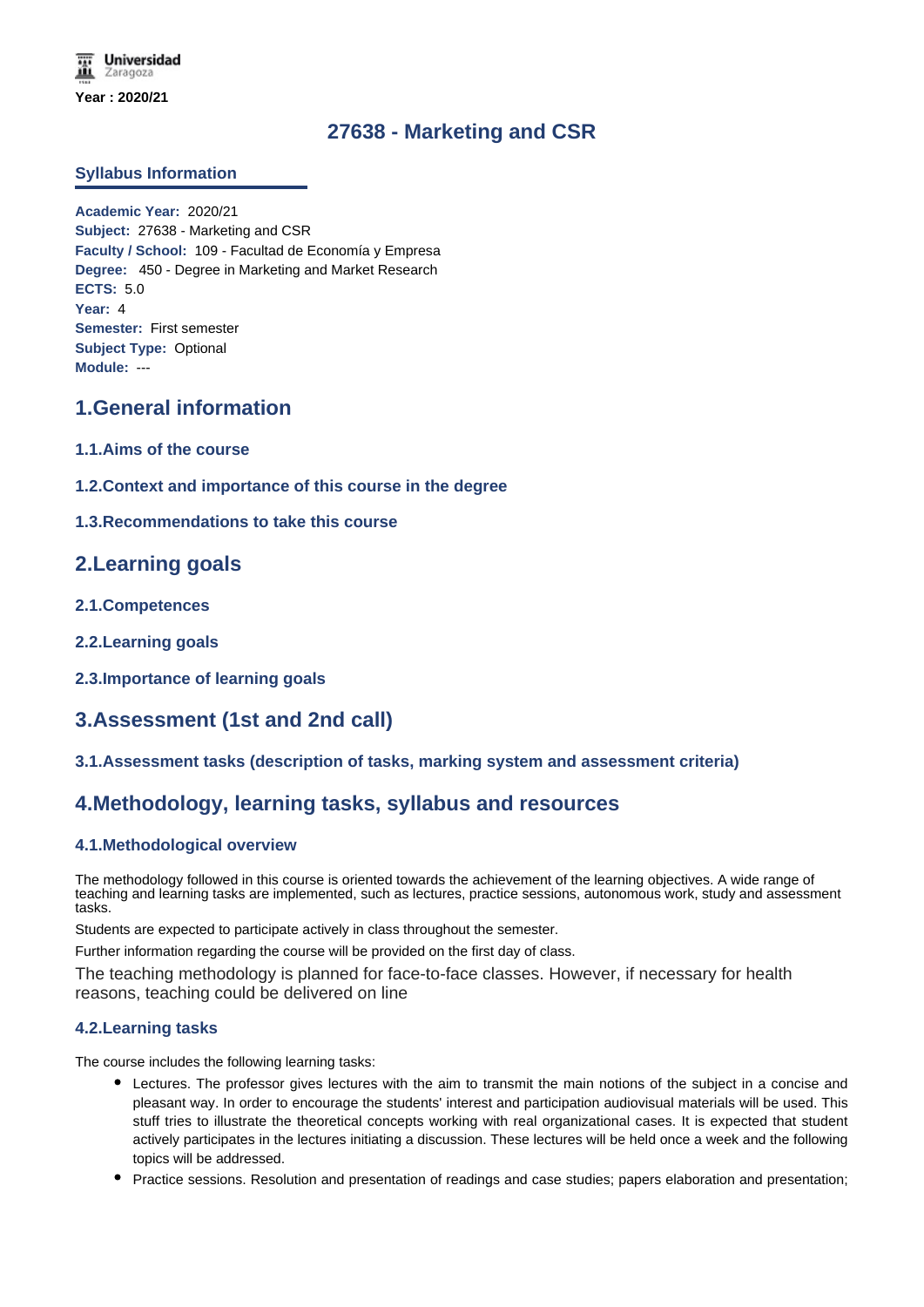discussion of current topics; commentary on readings and interactive activities. These tasks could be developed both inside and outside the classroom, as well as, in an individual and/or group manner. Practices can be done using the Learning-Service methodology (ApS).

Autonomous work and study. Includes activities such as theoretical and practical content study; resolution of practical activities; conducting individual and/or group works; and information seeking and analysis among others.

The assessment will be prepared to be carried out as face-to-face examination, but if health circumstances do not allow it, they will be carried out by doing it entirely online or in a blended way. In the case of online exams, it is important to highlight that, the student may be recorded, and he or she can exercise his or her rights by the procedure indicated in.

https://protecciondatos.unizar.es/sites/protecciondatos.unizar.es/files/users/lopd/gdocencia\_reducida.pd

The necessary software will be used to check the possibility of plagiarism. The detection of plagiarism or copying in an activity will imply that the activity or exam will be marked 0/10.

## **4.3.Syllabus**

**?MARKETING AND CSR? PROGRAM**

## UNIT 1.- NATURE OF CORPORATE SOCIAL RESPONSIBILITY (CSR)

- 1.1.- Origin and evolution of the CSR
- 1.2.- CSR Conceptualization
- 1.3.- Ethics and CSR in the organization
- 1.4.- Involved in the formation and development of CSR
- 1.5.- Activities, cases and readings

## UNIT 2.- MARKETING, CSR AND SOCIAL RESPONSIBILITY CONSUMPTION (SRC)

- 2.1.- Social Criticism to Marketing
- 2.2.- Marketing, CSR and Values: Definitions and elements
- 2.3.- The Socially Responsible Consumer (SRC)
- 2.4.- Socially Responsible Marketing (SRM)
- 2.5.- Activities, cases and readings

## UNIT 3.- DESIGN OF THE MARKETING PLAN "Of the marketing mix of sustainability"

- 3.1.- Solutions for clients
- 3.2.- Communication
- 3.3.- Costs for consumers and customers
- 3.4.- Convenience
- 3.5.- Cases, readings and activities

## UNIT 4.- MEASUREMENT AND ANALYSIS OF RESULTS OF THE ACTIVITIES OF CSR CARRIED OUT BY THE ORGANIZATIONS

- 4.1.- The Organization Stakeholders
- 4.2.- Dimensions and Measurement of CSR